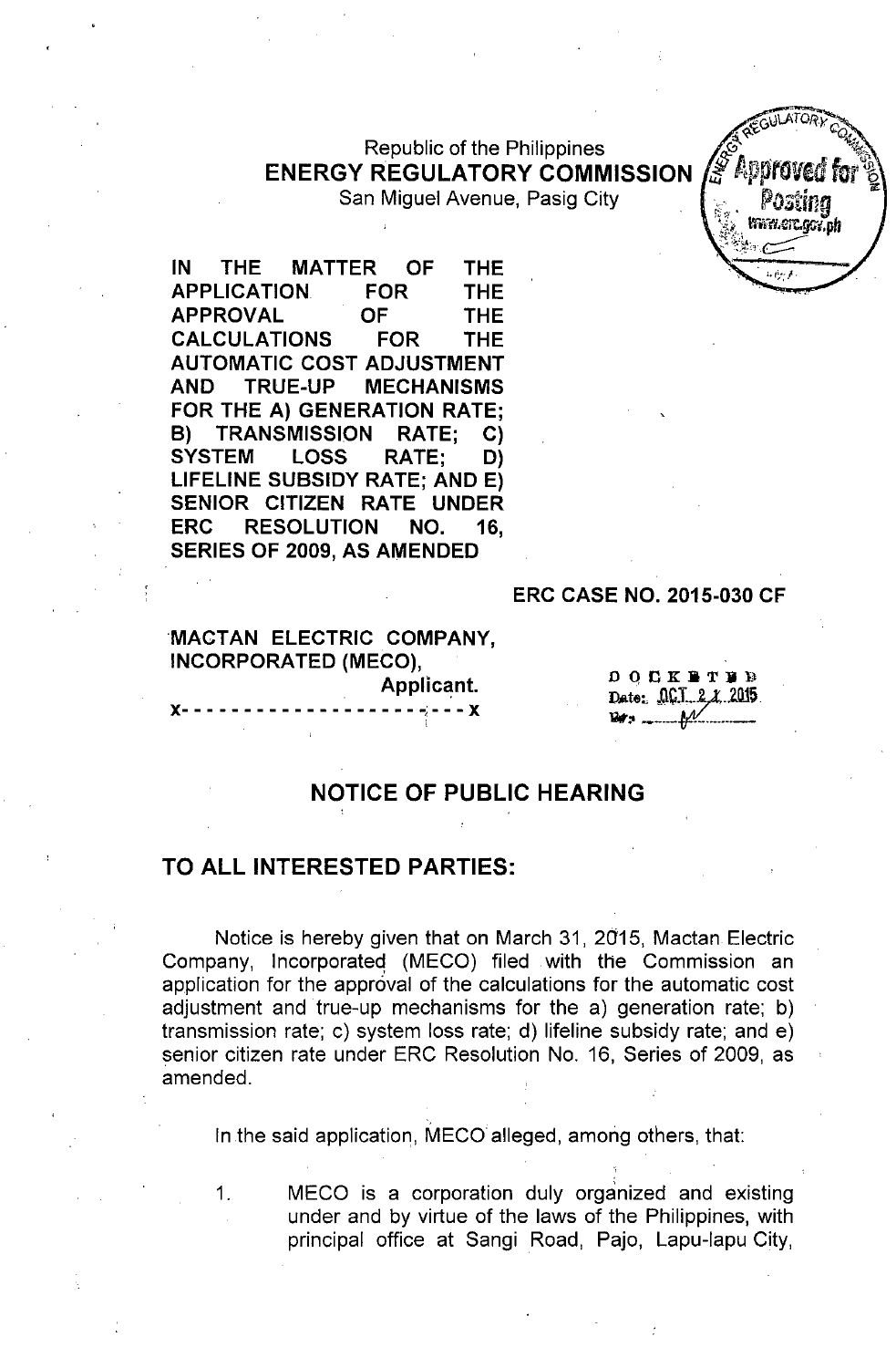Cebu where it may be served with summons and other legal processes.

MECO is the exclusive franchise holder issued by Congress of the Philippines to operate an electric light and power services in the City of Lapu-Iapu and Municipality of Cordova, both in the Province of Cebu;

- 2. The ERC adopted Resolution No. 16, Series of 2009 ("A Resolution Adopting the Rules Governing the Automatic Cost Adjustment and True-Up Mechanisms and Corresponding Confirmation. Process for Distribution Utilities") (the "Rules" for brevity) on July 13, 2009 which established the procedure for the automatic recovery or refund of pass through costs and the confirmation process that would govern the automatic cost adjustment and true-up mechanisms approved by the ERC;
- 3. The ERC also adopted Resolution No. 23, Series of 2009 ("A Resolution Adopting the Template for the Distribution Utilities' (DUS) Filing Pursuant to the "Rules Governing the Automatic Cost Adjustment and True-Up Mechanisms and Corresponding Confirmation Process for Distribution Utilities") on October 12, 2009 which directed "all DUs to adopt the template on the Uniform Over/Under Recovery in the filing of their respective over/under recoveries which is posted on the ERC website and available upon request from the ERC Investigation and Enforcement Division";
- 4. The ERC also adopted Resolution No. 23, Series of 2010 ("A Resolution Adopting the Rules Implementing the Discounts to Qualified Senior Citizen End-Users and Subsidy from the Subsidizing End-Users on Electricity Consumption Under Sections 4 and 5 of Republic Act No. 9994) on December 15, 2010. Section 3 of Article 7 of the aforementioned Resolution states that the ERC shall verify the over or under recovery in the Senior Citizen Discount and Subsidy Rates once every three (3) years to coincide and in accordance with the time frames as set forth under Article 5 of the Rules;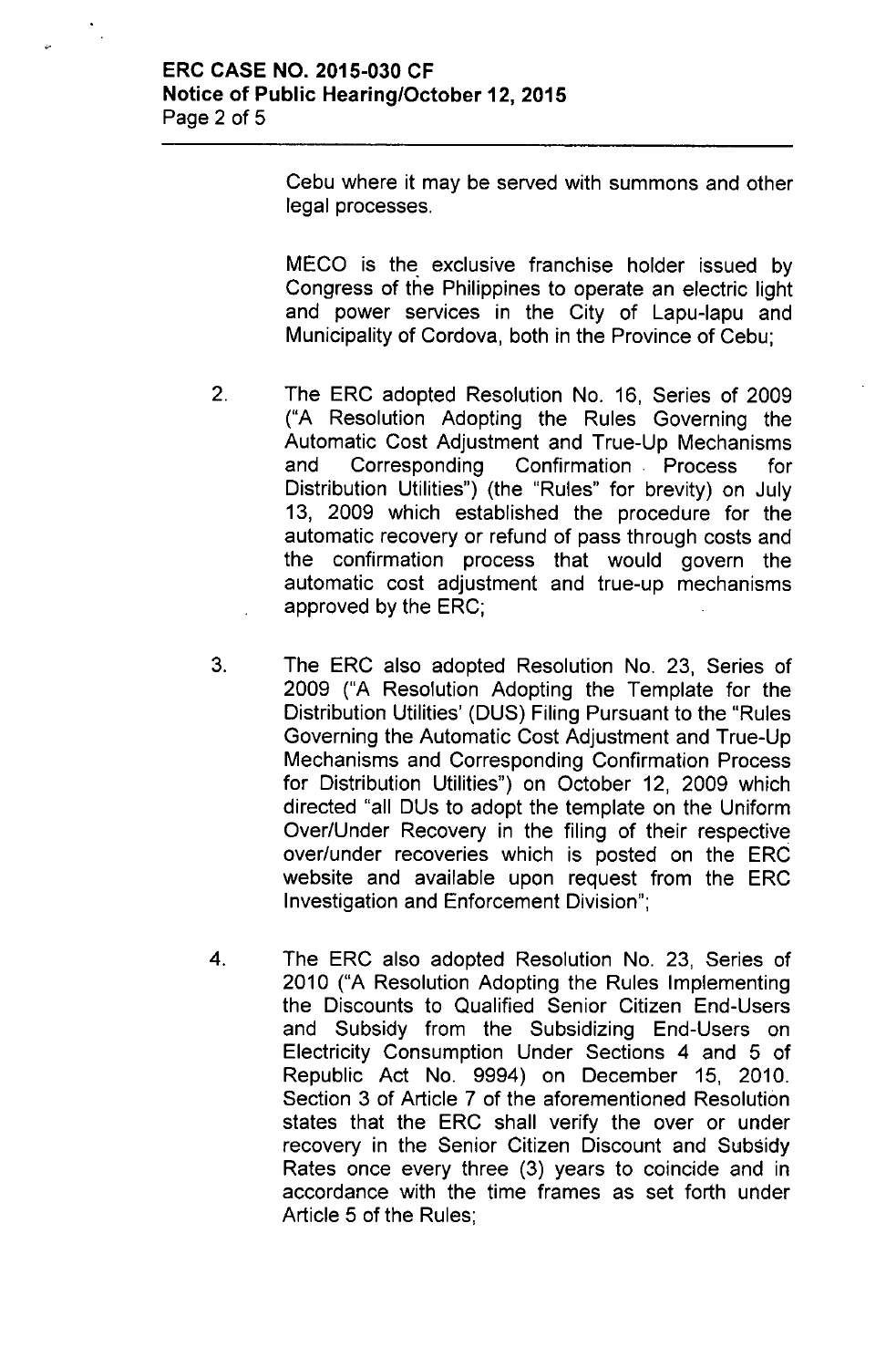### ERC CASE NO. 2015-030 CF Notice of Public Hearing/October 12,2015 Page 3 of 5

5. Ch May 31, 2012, MECO filed an application for the approval of the calculations for the automatic cost adjustment and true-up mechanisms for the a) generation rate; b) transmission rate; c) system loss rate; d) lifeline subsidy rate; and e) interclass cross subsidy rate under ERC Case No, 2012-034 CF, covering the period starting from the time MECO's approved unbundled rates became effective until December 2011.

> The Commission resolved the application in its Decision dated September 2, 2014;

6. Based on the Rules and the foregoing Resolutions and using the prescribed template, MECO has calculated the over and under recoveries on the Generation Rate, Transmission Rate, System Loss Rate, Lifeline Subsidy Rate and Senior Citizen Rate for the period January 2012 to December 2014 as follows:

| <b>Pass Through</b><br><b>Costs</b> | <b>Allowable</b><br><b>Revenue/Discount</b> | <b>Actual Revenue/</b><br><b>Subsidy</b> | <b>Difference</b><br>(Over) Under |
|-------------------------------------|---------------------------------------------|------------------------------------------|-----------------------------------|
| <b>Generation Rate</b>              | 5,946,593,266.65                            | 5.914.684.744.98                         | 31,908,521.68                     |
| <b>Transmission Rate</b>            | 690,388,233.63                              | 689,689,879.55                           | 698,354.08                        |
| <b>System Loss Rate</b>             | 751,412,596.97                              | 756,453,936.38                           | (5,041,339.41)                    |
| <b>Lifeline Subsidy Rate</b>        | 72,214,901.93                               | 72,649,180.89                            | (434, 278.96)                     |
| <b>Senior Citizen Rate</b>          | 1,205,800.79                                | 0.00                                     | 1,205,800.79                      |
| <b>Total</b>                        | 7,461,814,799.97                            | 7.433.477,741.79                         | 24,337,058.17                     |

7. In support of this application for the approval and confirmation of MECO's calculations on the automatic cost adjustments it implemented and the true-up of other pass-through charges approved by the ERC, MECO has attached the following documents:

| <b>REFERENCE</b> | <b>INFORMATION PROVIDED</b>                      |  |  |
|------------------|--------------------------------------------------|--|--|
| Schedule A       | Computation of Over/Under Recovery for           |  |  |
|                  | <b>Generation Rate with Supporting Documents</b> |  |  |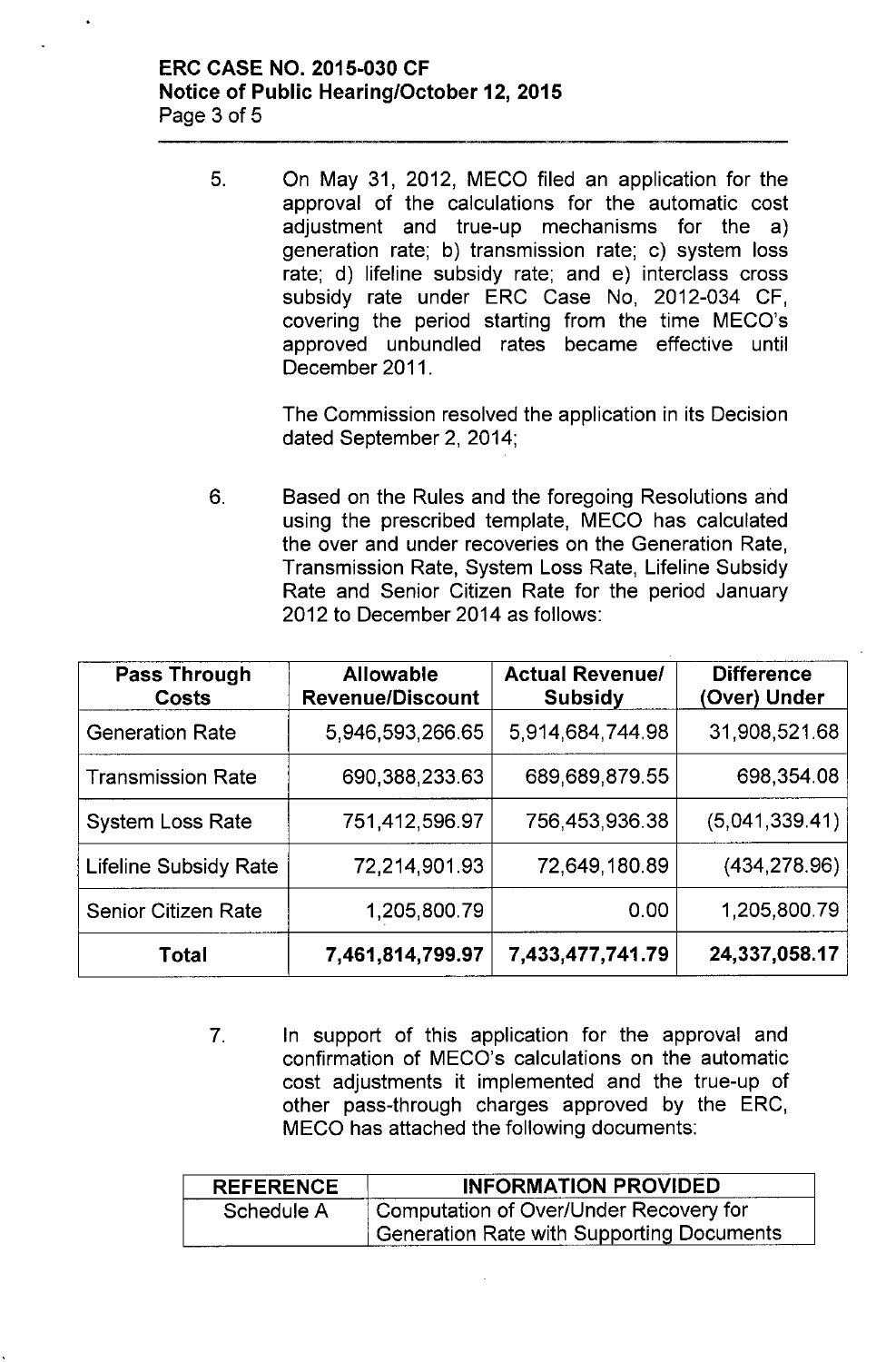## **ERC CASE NO. 2015-030 CF Notice of Public Hearing/October 12,2015** Page 4 of 5

| Schedule B | Computation of Over/Under Recovery for             |  |  |
|------------|----------------------------------------------------|--|--|
|            | <b>System Loss Rate with Supporting Documents</b>  |  |  |
| Schedule C | Computation of Over/Under Recovery for             |  |  |
|            | <b>Transmission Rate with Supporting Documents</b> |  |  |
| Schedule D | Computation of Over/Under Recovery for             |  |  |
|            | Lifeline Subsidy Rate with Supporting              |  |  |
|            | Documents                                          |  |  |
| Schedule E | Computation of Over/Under Recovery for             |  |  |
|            | Senior Citizen Subsidy and Discount with           |  |  |
|            | <b>Supporting Documents</b>                        |  |  |
| Schedule F | Summary of Over/Under Recoveries from 2012         |  |  |
|            | to 2014                                            |  |  |

- 8. MECO requests for the approval of its application to allow for the timely recovery/refund of the calculated over or under recoveries; and
- 9. MECO prays that after due notice and hearing and consideration, this application be approved and the following over and under recoveries be approved:

| <b>Pass Through</b><br><b>Costs</b> | <b>Allowable</b><br><b>Revenue/Discount</b> | <b>Actual Revenue/</b><br><b>Subsidy</b> | <b>Difference</b><br>(Over) Under |
|-------------------------------------|---------------------------------------------|------------------------------------------|-----------------------------------|
| <b>Generation Rate</b>              | 5,946,593,266.65                            | 5,914,684,744.98                         | 31,908,521.68                     |
| <b>Transmission Rate</b>            | 690,388,233.63                              | 689,689,879.55                           | 698,354.08                        |
| <b>System Loss Rate</b>             | 751,412,596.97                              | 756,453,936.38                           | (5,041,339.41)                    |
| <b>Lifeline Subsidy Rate</b>        | 72,214,901.93                               | 72,649,180.89                            | (434, 278.96)                     |
| <b>Senior Citizen Rate</b>          | 1,205,800.79                                | 0.00                                     | 1,205,800.79                      |
| <b>Total</b>                        | 7,461,814,799.97                            | 7,433,477,741.79                         | 24,337,058.17                     |

The Commission has set the application for jurisdictional hearing, expository presentation, pre-trial conference and evidentiary hearing on **November 25, 2015 (Wednesday) at nine o'clock in the morning (9:00 A.M.) at the ERC Hearing Room, 15th Floor, Pacific Center Building, San Miguel Avenue, Pasig City.**

All persons who have an interest in the subject matter of the proceeding may become a party by filing, at least five (5) days prior to